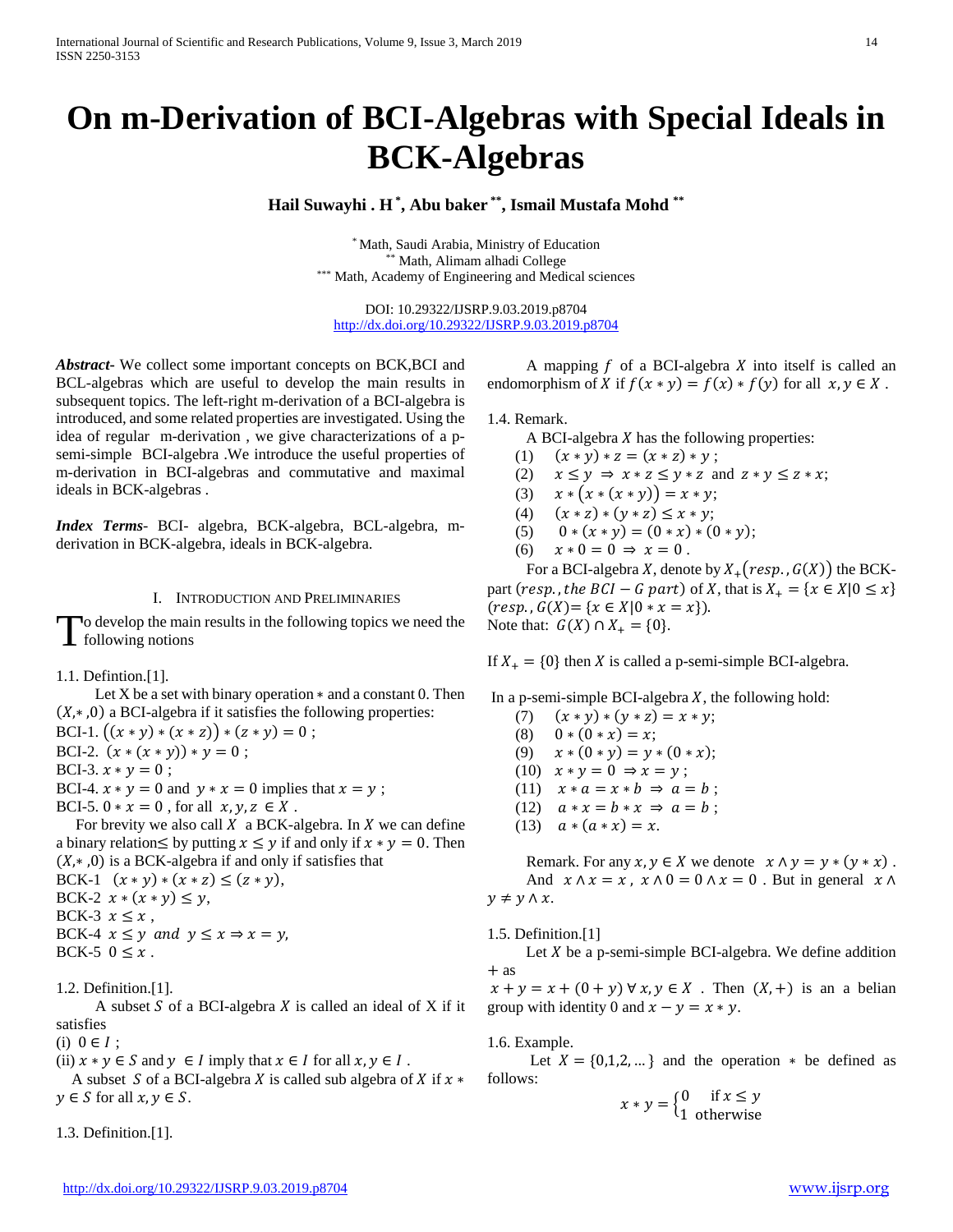Then  $(X, * , 0)$  BCI-1, BCI-3, BCI-4 and BCI-5, but it does not satisfy BCI-2.

## 1.7. Theorem. [1].

In any BCK-algebra, we have  $x * (y \wedge x) = x * y$ .

*Proof*. Since  $y \wedge x \leq y$ , by properties of BCI-algebra we get  $x * y \leq y$  $x * (y \wedge x).$ 

On the other hand, by BCI-2 we have  $x * (y \wedge x) = x *$  $(x * (x * y)) \leq x * y$ .

This means  $x * y = x * (y \wedge x)$ . #

1.8. definition.[1].

An algebra  $(X, * , 0)$  of type  $(2,0)$  is said to be a BCL-algebra if and only if for any  $x, y, z$  in X, the following conditions: (1) BCL-1 :  $x * x = 0$ ;

(2) BCL-2 :  $x * y = 0$  and  $y * x = 0$  imply  $x = y$ ;

(3) BCL-3 :  $(((x * y) * z) * (x * z) * y)) * ((z * y) * x) = 0$ .

1.9. Definition.[1].

Let  $(X, * , 0)$  is a BCL-algebra. A binary relation  $\leq$  on X by which  $x \leq y$  if and only if  $x * y = 0$  for any  $x, y, z \in X$ , we call the BCL-ordering  $\leq$  is partial ordering on X.

1.10. Definition.[1].

Let  $x \leq y$  if and only if  $x * y = 0$ , the definition (1.8) can be written as

(1) BCL-1<sup>∗</sup>  $x \le x$ ;

(2) BCL-2<sup>∗</sup>  $x \leq y$  and  $y \leq x$  imply  $x = y$ ;

(3) BCL-2<sup>\*</sup>  $((x * y) * z) * ((x * z) * y \leq (z * y) * x$ .

1.11. Theorem.[1].

 (1) Any a BCK-algebra is a BCL algebra . (2)  $x * y = 0$  if and only if  $x \le y$ .

*Proof.* 

Assume that  $(X, *0)$  is a BCL-algebra, then the BCLordering  $\leq$  is a partial ordering on X. By definition of  $\leq$ , (2) is valid. Also, BCL-3 and (2) imply (1). Conversely, assume that  $\leq$ a partial ordering on  $X$ , and satisfying (1) and (2) Also, by reflexing of  $\leq$ , we see that  $x \leq x$ , then  $(2) \Rightarrow x * x = 0$ . Moreover, if

 $x * y = 0$  and  $y * x = 0$ , then  $x \le y$  and  $x \le y$  and  $y \le x$  by (2), and so the anti-symmetry of  $\leq$  gives  $x = y$ . Therefore  $(X, * , 0)$  is a BCL-algebra.

## II. M-DERIVATIONS.

 Derivation is a very interesting and important area of research in the theory of algebraic structures in mathematics. Over the last some decals an interest for this topic has increased, many well known algebraists like K.I.Besdar, J.Bergen, M.Bresar, I.N.Hersteim.

In what follows, let  $m$  be an endomorphism of  $X$  unless otherwise specified. The derivations of BCI-algebras in different aspects as follows: in 2005 [8] , Zhen and Liu have given the notion of  $m$ -derivation of BCI-algebras and studied p-semi-simple BCI-algebras by using the idea of regular  $m$ -derivation in BCLalgebras.

2.1.Definition.[2].

Let *X* be a BCI-algebra. Then for any  $x \in X$ , we define a self map  $d_m: X \to X$  by:  $d_m(x) = x * m$  for all  $x \in X$ . 2.2. Definition.[2].

Let  $X$  be a BCI-algebra. By a left-right  $m$ -derivation

(briefly,  $(l, r) - m$  –derivation of X, a self –map  $d_m$  of X satisfying the identity  $d_m(x * y) = (m(x) * d_m(y)) \wedge (d_m(x) * m(y))$  for all  $\in X$ , then it is said that  $d_m$  is a right-left-m-derivation . Moreover, if  $d_m$  is both an  $(r, l)$  and an  $(l, r)$ -m-derivation, it is said that  $d_m$  is

2.3. Example.

an  $m -$  derivation.

Let  $X = \{0,1,2,3,4,5\}$  be a BCI-algebra with the following Cayley table (1):

| $\star$        | ∩        |                | $\mathcal{D}_{\mathcal{L}}$ | 3              |                | 5              |
|----------------|----------|----------------|-----------------------------|----------------|----------------|----------------|
|                | $\Omega$ | ∩              | $\mathcal{D}_{\mathcal{A}}$ | $\mathfrak{D}$ | $\mathfrak{D}$ | $\overline{2}$ |
|                | 1        | 0              | $\mathcal{D}_{\mathcal{A}}$ | 2              | $\mathfrak{D}$ | 2              |
| ി              | 2        | $\overline{2}$ | $\Omega$                    | 0              | $\Omega$       | 0              |
| $\mathfrak{D}$ | 3        | 2              | 1                           | 0              | 0              | 0              |
|                |          | 2              | 1                           | 1              | $\Omega$       |                |
|                | 5        | $\mathfrak{D}$ |                             |                |                | 0              |

Define a map 
$$
d_m: X \to X
$$
 by  
\n $d_m(x) = \begin{cases} 2 & \text{if } x = 0, 1 \\ 0 & \text{otherwise} \end{cases}$ ,

And define an endomorphism of  $X$  by  $m(x) = \begin{cases} 0 & \text{if } x = 0, 1 \\ 2 & \text{otherwise} \end{cases}$ .

Then it is easily checked that  $d_m$  is both derivation and  $m$ derivation of  $X$ .

## 2.4. Theorem.[2].

 $d_m$  be a self-map of a BCI- algebra X defined by  $d_m(x) =$  $m_x \forall x \in X$ . Then  $d_m$  is an  $(l, r) - m$  -derivation of X. Moreover, if X is commutative, then  $d_m$  is an  $(r, l) - m$ derivation of  $X$ .

## *Proof.*

Let  $X$  be an associative BCI -algebra, then we have  $d_m(x * y) = (x * y) * m = \{x * (y * m)\} * 0$  by property (6) and (2)  $= \{x * (y * m)\} * [\{x * (y * m)\} * \{x * (y * m)\}]$ by property (iii)  $= \{x * (y * m)\} * [\{x * (y * m)\} * \{(x * y) * m\}]$ by property (6)  $= {x * (y * m)} * [{x * (y * m)} * {(x * m) * y}]$  by property (1)  $= ((x * m) * y) \wedge (x * (y * m))$   $= (d_m(x) * y) \wedge (x *$  $d_m(y)$ .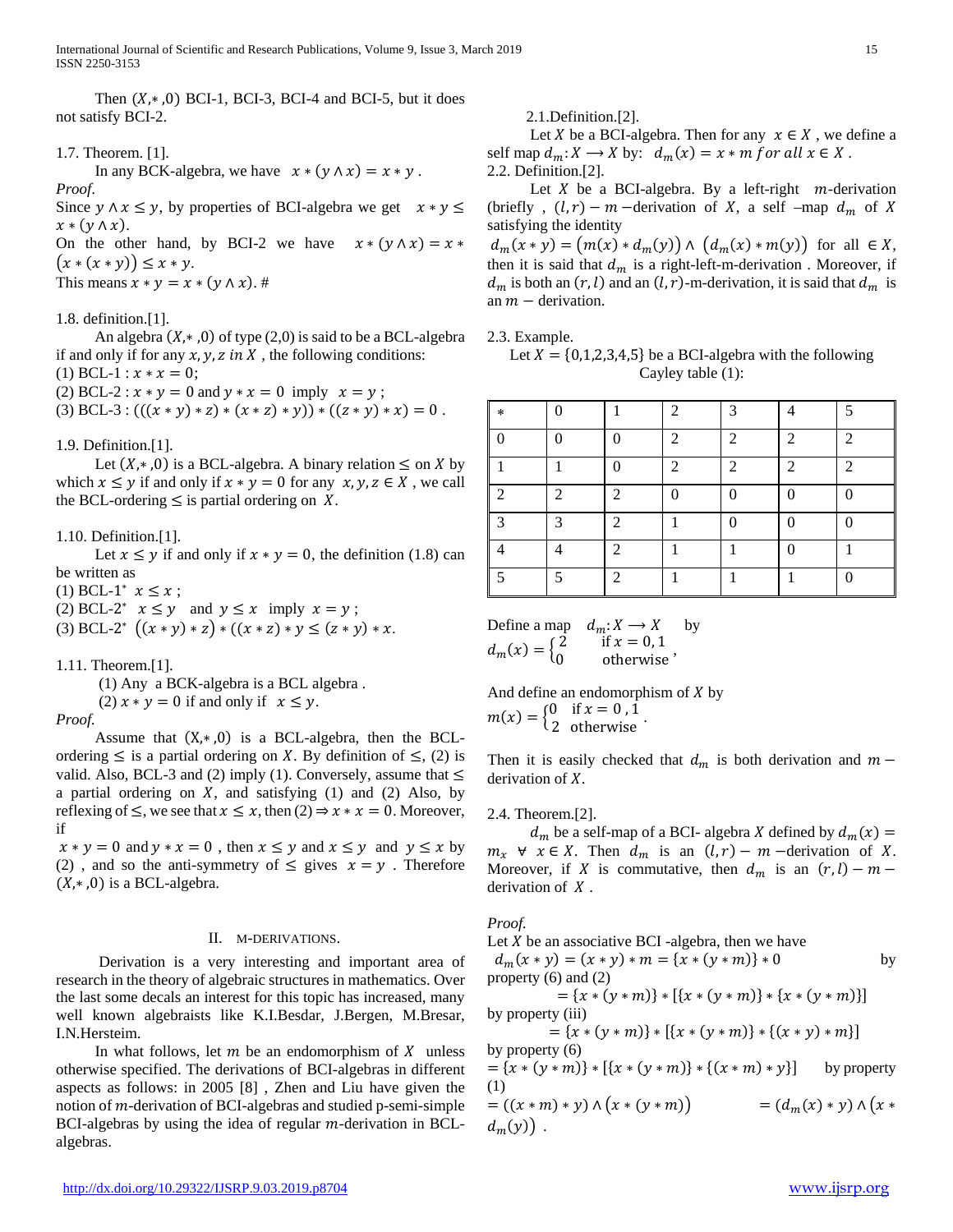Let  $d_m$  be a self map of an associative BCI-algebra X. Then,  $d_m$  is a  $m$  –derivation of X.

## 2.6. Definition.[2].

A self map  $d_m$  of a BCI-algebra X is said to be  $m$  –regular if  $d_m(0) = 0$ .

## 2.7. Proposition.[2].

Let  $d_m$  be a self map of a BCI-algebra. Then :

(i) if  $d_m$  is a  $(l, r)$ -m- derivation of X, then  $d_m(x)$  =  $d_m(x) \wedge x$  for all  $x \in X$ .

(ii)  $d_m$  is a  $(r, l)$ -  $m$  - derivation of X if and only if  $d_m$  is −regular.

## *Proof.*

(i) Let  $d_m$  be  $(l, r)$ -m- derivation of X, then  $d_m(x) = d_m(x * 0) = (d_m(x) * 0) \wedge (x * d_m(0))$  $= d_m(x) \wedge \{x * d_m(0)\}\$  $=\{x * d_m(0)\} * \{x * d_m(0)\} * d_m(x)$ = { $x * d_m(0)$ } \* [{ $x * d_m(0)$ } \*  $d_m(0)$ ]<br>  $\le x * {x * d_m(x)}$  by property (3)  $\leq x * \{x * d_m(x)\}\$  $= d_m(x) \wedge x$ .

But  $d_m(x) \wedge x \leq d_m(x)$  is trivial (i) holds.

(ii) Let  $d_m$  be a  $(r, l) - m$  – derivation of  $X$   $d_m(x) = x \wedge d_m(x)$ , then

 $d_m(0) = 0 \wedge d_m(0) = d_m(0) * {d_m(0) * 0} = d_m(0) * d_m(0)$ = 0 there by implying  $d_m$  is  $m$  –regular. Conversely, suppose that  $d_m$  is  $m$  –regular, that is  $d_m(0) = 0$ , then we have

 $d_m(x) = d_m(x \times 0) = (x \times d_m(0)) \wedge (d_m(x) \times 0)$  $=(x * 0) \wedge d_m(x) = x \wedge d_m(x) #.$  This is complete the proof.

2.8. Example.

Let  $X = \{0, a, b\}$  be a BCI-algebra with the following Cayley table  $(2)$ :

| $\ast$   | 0 | a              | b |
|----------|---|----------------|---|
| $\Omega$ | 0 | $\overline{0}$ | b |
| a        | а | 0              | b |
| h        | b | b              | 0 |

For any  $m \in X$ , we define a self map  $d_m: X \to X$  by

 $m(x) = x * m = \begin{cases} b & \text{if } x = 0, a \\ 0 & \text{if } x = b \end{cases}.$ 

(i) Then it is easily checked that  $d_m$  is  $(l, r)$  and  $(r, l) - m$ derivation of X, which is not  $m$  – regular.

(ii) For any  $m \in X$ , define a self map  $d'_m = x * m =$  $\int 0$  if  $x = 0, a$ 

 $\iota_b$  if  $x = b$ .

(b) if  $x = b$ <br>
Then it is easily checked that  $d'_m$  is  $(l, r)$  and  $(r, l) - m$  – derivation of X, which is  $m$  – regular.

# 2.9. Definition.[2].

Let *X* be a BCI-algebra and let  $d_m$ ,  $d'_m$  be two self maps of X. Then we define

$$
d_m \circ d'_m : X \to X \text{ by: } (d_m \circ d'_m) = d_m(d'_m(x)) \forall x \in X.
$$

2.10. Proposition.[2].

Let X be a p-semi-simple BCI-algebra and let  $d_m$ ,  $d'_m$  be  $(l, r)$  -m-derivations of X. Then,  $d_m \circ d'_m$  of X. Then,  $d_m \circ d'_m$ is also a  $(l, r)$ - m derivation of X. *Proof.* 

Let X be a p-semi-simple BCK-algebra.  $d_m$  and  $d'_m$  are  $(l, r)$  –m-derivations of X. Then  $\forall x, y \in X$ , we get

$$
(d_m \circ d'_m) = d_m(d'_m(x * y)) = d_m[(d'_m(x) * y) \land (x * d'_m(y))]
$$
  
\n
$$
= d_m[(x * d'_m(y)) * \{(x * d'_m(y)) * (d'_m(x) * y)\}]
$$
  
\n
$$
= d_m(d'_m(x) * y)
$$
by property (7)  
\n
$$
= \{x * d_m(d'_m(y))\} * \{\{x * d_m(d'_m(y))\} * \{d_m(d'_m(x) * y)\}\}]
$$
  
\n
$$
= \{d_m(d'_m(x) * y)\} \land \{x * d_m(d'_m(y))\}
$$
  
\n
$$
= ((d_m \circ d'_m)(x) * y) \land (x * (d_t \circ d'_m)(y))
$$
.  
\nTherefore,  $(d_m \circ d'_m)$  is a  $(l, r) - m$ -derivation of X.

2.11. Proposition.[2].

Let X be a p-semi-simple BCI-algebra and let  $d_m, d'_m$  be  $(l, r)$ – m-derivation of X. Then,  $d_m \circ d'_m$  is also a  $(r, l)$  –  $m$  – derivation of  $X$ .

## III. IDEALS IN A BCK-ALGEBRA.

 We deal with the study of some ideals in BCK-algebras. 3.1. Definition.[3].

Anon empty subset  $A$  of a BCI-algebra  $X$  is called a left (resp. right ) 1-ideal of  $X$  if :

(1)  $x \cdot a \in A$  (resp.  $a \cdot x \in A$ ) whenever  $x \in X$  and  $a \in A$ . (2) for any  $x, y \in X$   $x * y \in A$  and  $y \in A$  imply  $y x \in A$ . Both a left and a right 1-ideal is called 1-ideal.

3.2 Definition.[3].

Anon-empty subset A of a BCI-algebra X is called a left (resp. right) associative of  $X$  if :

(1)  $x \cdot a \in A$  (resp.  $a \cdot x \in A$ ) whenever  $x \in A$  and  $a \in A$ 

(2) for any  $x, y, z \in X$ ,  $(x * y) * z \in A$  and  $y * z \in A$ A imply that  $x \in A$ .

3.3. Example.

.

Let  $X = \{0,1,2\}$  in which  $*$  is given by the table (3)

| $\ast$ | 0 |    |  |
|--------|---|----|--|
| 0      | 0 | ∩  |  |
|        |   | וו |  |
|        |   |    |  |

Then  $(X, *, 0)$  is an implicative BCK-algebra, and  $\{0\}, X$ ,  $\{0,1\}$  and  $\{0,2\}$  are all ideals of X.

3.4. Definition.[3].

Given a BCK-algebra  $(X, * , 0)$ , a nonempty subset I of X is said to be a positive implicative ideal if it satisfies, for all  $x, y, z$  in  $X,$ 

(i)  $0 \in I$ .

(ii) $(x * y) * z \in I$  and  $y * z \in I$  imply  $x * z \in I$ .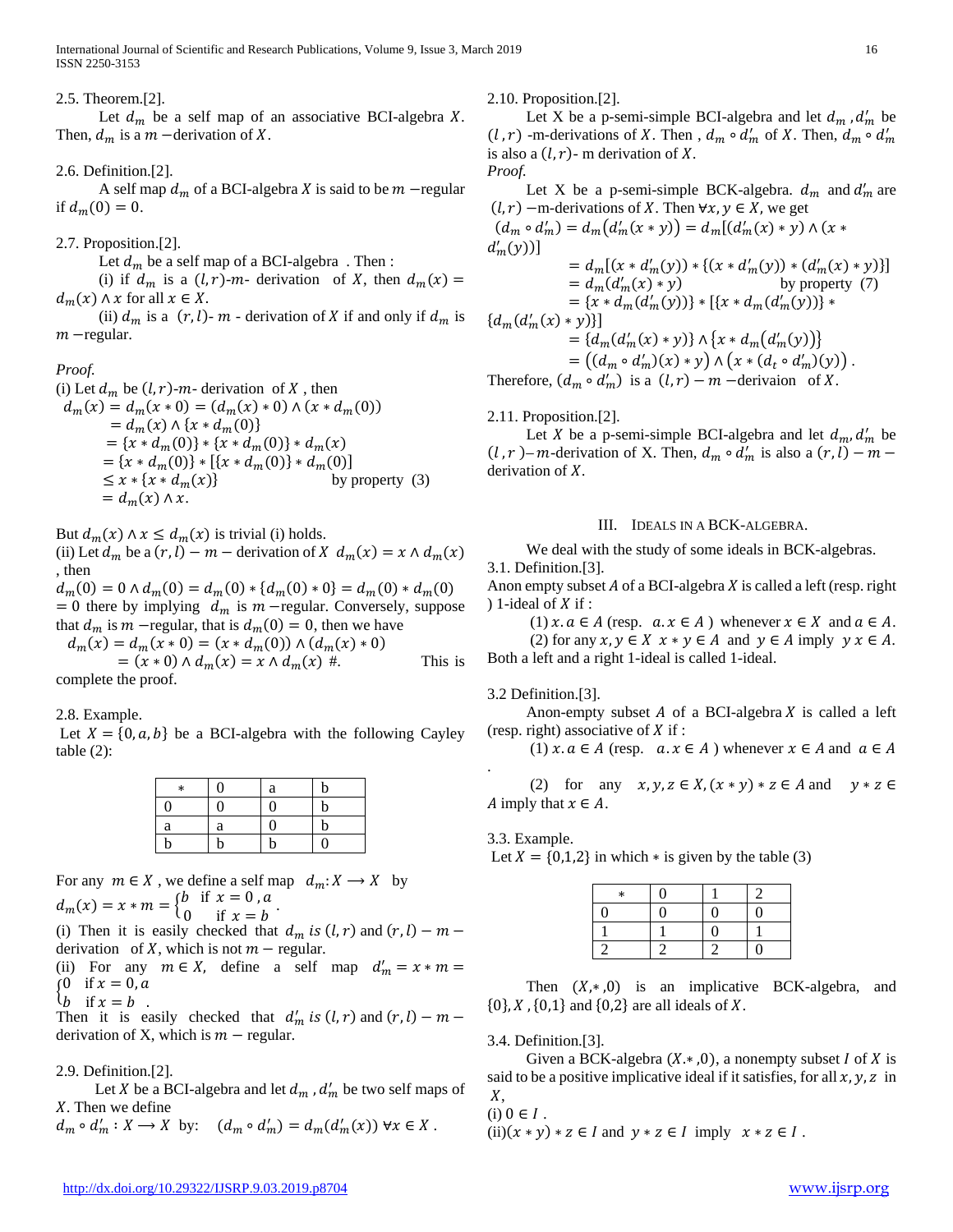| 3.5. Example.                                              |  |
|------------------------------------------------------------|--|
| Let $X = \{0,1,2,3,4\}$ in which $*$ is given by table (4) |  |

|                          | the control of the control of the control of |                                                                                                                         |  |
|--------------------------|----------------------------------------------|-------------------------------------------------------------------------------------------------------------------------|--|
|                          |                                              | _____                                                                                                                   |  |
| $\overline{\phantom{a}}$ |                                              | <u> The Communication of the Communication of the Communication of the Communication of the Communication of the Co</u> |  |
|                          |                                              |                                                                                                                         |  |
|                          |                                              |                                                                                                                         |  |
|                          |                                              |                                                                                                                         |  |

Then  $(X, *0)$  is a BCK-algebra. Clearly,  $\{0,1,3\}$  and  $\{0,1,2,3\}$  are positive implicative ideals of X.  $\{0\}, \{0,2\}$  and  $\{0,2,4\}$  are ideals of X, but not positive implicative.

3.6. Theorem.[3].

If we are given an  $I$  of a BCK-algebra, then  $I$  is positive implicative if and only if any  $n \in X$ , then

$$
A_n = \{x \in X : x * n \in I\}
$$

is and ideal of  $X$ .

## *Proof.*

Suppose that *I* is positive implicative and  $x * y \in$  $A_n$  and  $y \in A_n$ . Then

 $(x * y) * n \in I$  and  $y * n \in I$ . By (ii) we obtain  $x * n \in I$ *I*, *i.e.*,  $x \in A_n$ . This says  $A_n$  is an ideal.

(∈) Suppose that for any *n* in *X*,  $A_n$  is an ideal of *X*. If  $(x * y) *$  $z \in I$  and

 $y * z \in I$ , then  $x * y \in A_z$  and  $y \in A_z$ . Since  $A_z$  is an ideal of X,  $x \in A_z$ , and so  $x * z \in I$ . This means that I is positive implicative #.

If *I* is a positive implicative ideal, then  $A_n$  is an ideal, as well as the least ideal containing  $I$  and n. In fact, if  $B$  is any ideal containing I and n, then  $\forall x \in A_n$ , we have  $x * n \in I$ . If follows that  $x * n \in B$  an  $n \in B$ , hence  $x \in B$ . This shows that  $A_n \subseteq B$ . The assertion holds. Thus we have

## 3.7. Corollary.[3].

If *I* is appositive implicative ideal of *X* then for any  $n \in X$ ,  $A_n = \{x \in X : x * n \in I\}$  is the least ideal containing I and n.

3.8.Definition.[3].

Given a BCK-algebra  $(X, * , 0)$ , an ideal I of X is called a maximal ideal if  $I$  is a proper ideal of  $X$  and not a proper subset of any proper ideal of  $X$ .

3.9.Example.

Let  $X = \{0,1,2,3,4\}$ , in which  $*$  is given by the table (5)

| $\ast$           | 0 |   |                  |                  |   |
|------------------|---|---|------------------|------------------|---|
| 0                | 0 |   | $\boldsymbol{0}$ | $\boldsymbol{0}$ |   |
|                  |   |   | $\boldsymbol{0}$ | $\overline{0}$   |   |
| $\boldsymbol{2}$ |   |   | $\overline{0}$   |                  |   |
|                  | 3 | 2 | 3                | $\boldsymbol{0}$ | 3 |
|                  |   |   |                  |                  |   |

Then  $(X, * , 0)$  is a BCK-algebra,  $\{0, 1, 2, 3\}$  and  $\{0, 1, 2, 4\}$  are two maximal ideal of  $X$ .

3.10. Theorem.[3].

Suppose  $(X, * , 0)$  is a bounded BCK-algebra and  $|X| \ge 2$ . Then  $X$  at least have one maximal ideal.

## *Proof.*

First we prove that an ideal  $I$  of  $X$  is proper if and only if  $1 \notin I$  . In fact, if  $1 \notin I$  then  $I \neq X$ , and so *I* is a proper ideal. Conversely, assume that *I* is proper . If  $1 \in I$  then  $x \le 1$  for all x in X, hence  $x \in I$ . This means that  $I = X$ , which contradicts to the hypothesis. Therefore  $1 \notin I$ . The second step. We prove that every ideal A is contained in  $\alpha$  maximal ideal. The set of all proper ideals containing A is denoted by S. Obviously,  $(S, \subseteq)$  is partially ordered set and

 $S \neq \phi$ . Let  $S_0$  be a totally ordered subset of S and denote by  $B = \cup \{I : I \in S_0\}$ . Noticing that A is the least element of  $(S, \subseteq)$ we have  $A \subseteq B$ . Hence  $0 \in B$ .

Let  $x * y \in B$  and  $y \in B$ . Then there are  $I_1, I_2 \in S_0$  such that  $x * y \in I_1$  and  $y \in I_2$ . We can suppose  $I_2 \subseteq I_1$  without loss of any generality. Thus  $x * y \in I_1$ ,  $y \in I_1$  and  $y \in I_1$ . It follows that  $x \in B$ . This means that B is an ideal. Since every ideal of  $S_0$  does not contain the element 1, we have  $1 \notin B$ . By the first step B is a proper ideal, hence  $B \in S$ . This proves that every totally ordered subset of S have an upper bound in S. By Zorn's Lemma S have a maximal element M. Clearly,  $A \subseteq M$ . Therefore M is indeed a maximal ideal. The proof is completed. As an immediate consequence of above theorem we have.

## 3.11. Theorem.[3].

Suppose  $X$  is a bound BCK-algebra and let  $I$  be a proper commutative (resp. implicative, positive implicative ) ideal, then there is a maximal commutative (resp. implicative, positive implicative ) ideal containing 1. In the next theorem some of equivalent conditions of maximal ideals are given.

## IV. CONCLUSION .

 In this paper, we have considered the definition of BCK , BCI, and BCL- algebra , we get that any BCK-algebra is a BCLalgebra, we introduced the notation of m-derivations in BCIalgebras and investigated the useful properties of m-derivations in BCI-algebras. We discuss commutative and maximal ideals in BCK-algebras, the notion of maximal ideals in BCK-algebras is also given.

#### **REFERENCES**

- [1] Ahsan, J. and Deeba, E. Y. : Injective BCK-algebras, Math.Japon., 26 (1988), 547-551.
- Banning, R. and Mathieu, M. : Commutatively preserving mappings on semiprime rings, Comm. Algebra 25 (1997), 247-265.
- [3] Beidar, K.I.and Chebotar, M.A.: On Lie derivations of Lie ideals of prime algebras, Srael J.Math. 123 (2001), 131-148.
- [4] Bonsall, F.F. and Duncan, J,: Complete Normed Algebra, Springer Verlag, Berlin, (1973).
- [5] Bresar, M. : Commuting traces of biadditive mappings, commutativity preserving mappings and Lie mappings. Trans . Amer. Math. Soc. 335 (1993), 525-546.
- [6] Bresar, M. and Vukman, J.:On left derivations and related mappings Proc. Amer. Math. Soc. 110 (1) (1990), 7-16.